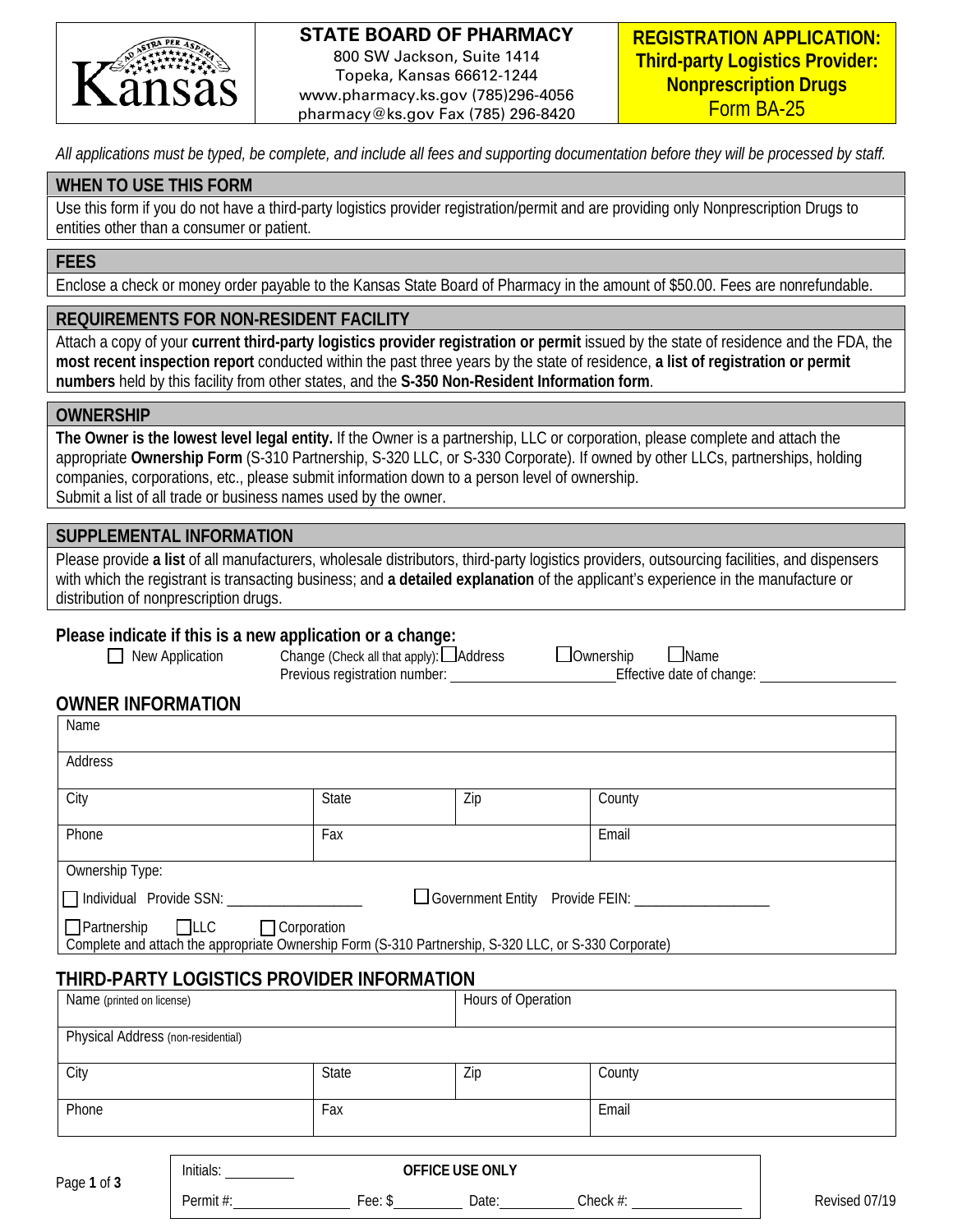

## **STATE BOARD OF PHARMACY**

800 SW Jackson, Suite 1414 Topeka, Kansas 66612-1244 www.pharmacy.ks.gov (785)296-4056 pharmacy@ks.gov Fax (785) 296-8420

## **DESIGNATED REPRESENTATIVE INFORMATION-This should be an individual preferably located at the facility.**

| Name    |       | Title |        |               |
|---------|-------|-------|--------|---------------|
| Address |       |       |        | Date of Birth |
| City    | State | Zip   | County |               |
| Phone   | Fax   |       | Email  |               |

#### **AUTHORIZED RESIDENT AGENT INFORMATION** (Per K.A.R. 68-7-12a, must be filed with Kansas Secretary of State)

| Name    |       | Title |        |
|---------|-------|-------|--------|
| Address |       |       |        |
| City    | State | Zip   | County |
| Phone   | Fax   |       | Email  |

# **Designate where all formal correspondence, notices, and renewals should be sent:**<br> **Designated Representative** Author

| <b>l</b> Owner |  |
|----------------|--|
|----------------|--|

 $\square$ Physical Location  $\square$ Designated Representative  $\square$  Authorized Resident Agent

## **DISCIPLINARY INFORMATION**

Applicant includes the legal ownership entity as well as each individual, owner, partner, corporate officer, director, facility manager, or designated representative.

| $\Box$ Yes                                                                                               | $\Box$ No    | 1. Has the applicant been convicted under any federal, state, or local law relating to drug samples, wholesale or retail drug<br>distribution, manufacturing, dispensing, or distribution of any drug or controlled substance?                   |  |  |
|----------------------------------------------------------------------------------------------------------|--------------|--------------------------------------------------------------------------------------------------------------------------------------------------------------------------------------------------------------------------------------------------|--|--|
| $\Box$ Yes                                                                                               | $\Box$ No    | 2. Has the applicant been convicted of or entered a plea of no contest to any felony?                                                                                                                                                            |  |  |
| $\Box$ Yes                                                                                               | $\Box$ No    | 3. Has any license or registration, currently or previously held by the applicant been denied, disciplined, censured, revoked,<br>suspended, or surrendered for the dispensing, manufacture or distribution of any drug or controlled substance? |  |  |
| $\square$ Yes $\square$ No                                                                               |              | 4. Has the applicant ever furnished false or fraudulent material on any application made in connection with the dispensing,<br>manufacture or distribution of any drug?                                                                          |  |  |
|                                                                                                          |              | If yes to any of the above questions, please attach Form S-300: Disciplinary History.                                                                                                                                                            |  |  |
| $\Box$ Yes                                                                                               | $\square$ No | 5. Has the applicant complied with all registration requirements under any previous or current licenses or registrations?                                                                                                                        |  |  |
| $\square$ Yes $\square$ No                                                                               |              | 6. Has the applicant complied with all requirements to maintain and make available to the Board or to any federal, state, or local<br>law enforcement officials those records required by the Food, Drug, and Cosmetic Act?                      |  |  |
| If no to the above question, please attach a detailed explanation along with any relevant documentation. |              |                                                                                                                                                                                                                                                  |  |  |